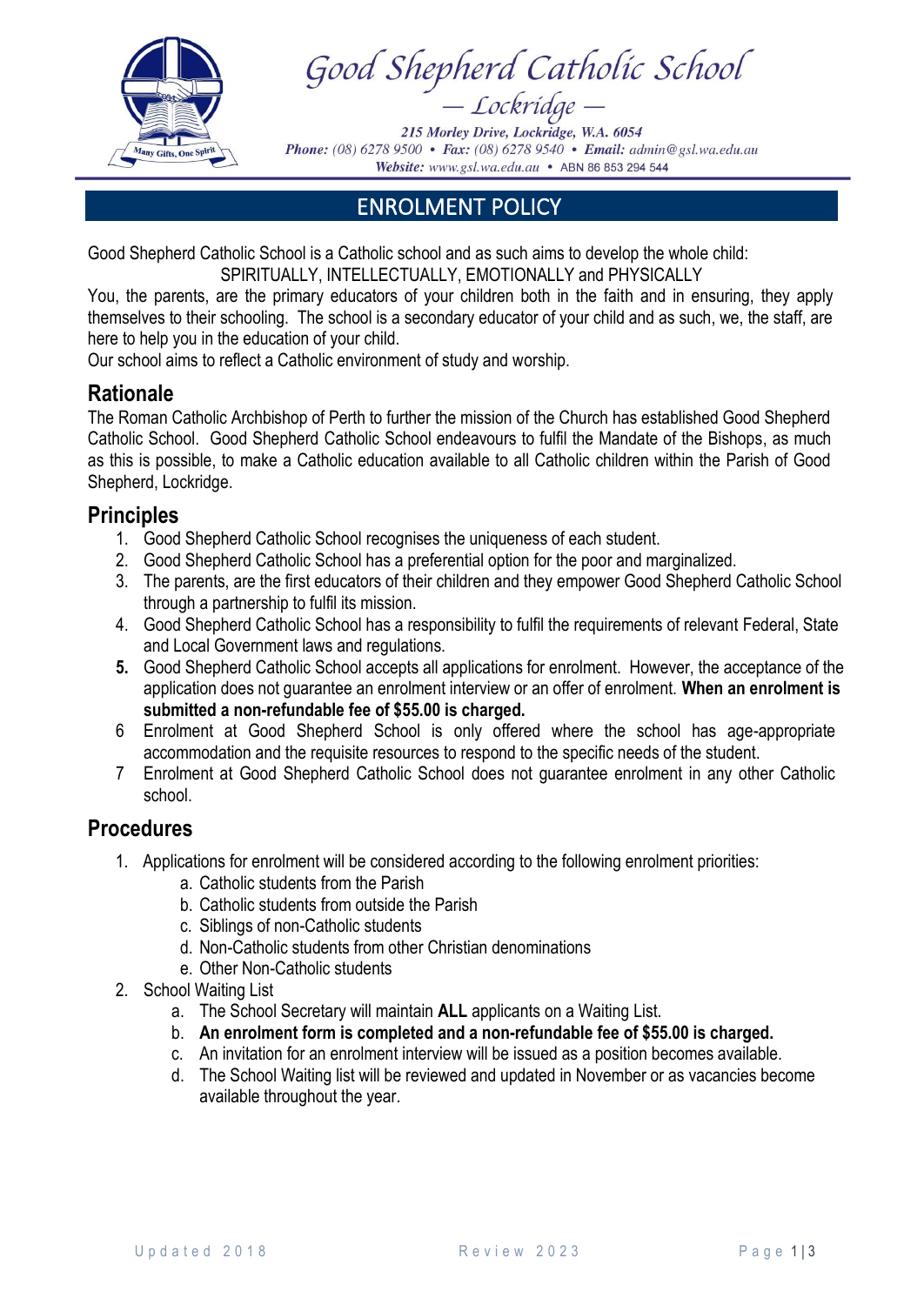- 3. Procedures for Processing Applications
	- a. for Pre-primary to Year 6 received throughout the year
		- i. Parents may apply through the School Secretary to have their name entered onto the School Waiting List.
		- ii. The Principal will:
			- 1. Determine if a position is available and the eligibility of the new student for admission in accordance with Procedure 1.
			- 2. If a vacancy is available, an Enrolment Interview will be arranged, if appropriate, and once the non-refundable fee of \$60.00 is charged.
			- 3. If a vacancy is not available at that time, the enrolment will be added to the waitlist.
		- iii. The parents will be required to provide prior to the Enrolment Interview
			- 1. the child's birth certificate
			- 2. the child's health/immunization forms
			- 3. a reference from their Parish Priest
			- 4. other relevant documents
	- b. for enrolment to Kindergarten for the subsequent year:
		- i. Parents make application through the School Secretary to have their name entered onto the school waiting list and pay the non-refundable fee of \$60.00
		- ii. Nearing towards the end of the first term of the year proceeding the Kindergarten year, The Principal will notify the school and Parish community through the School and Parish Newsletter, of the closing date for applications for the subsequent year.
		- iii. The School Secretary will
			- 1. Develop an Application List by combining the Waiting List and the applications received
			- 2. Apply Procedure 1 to the Application List to establish a prioritized Interview List.
			- 3. The Interview List will be as of the closing date. All applications received after the closing date will be added to the Waiting List Procedure.
			- 4. The Principal will interview during May and June a cohort large enough to fill the Kindergarten class.
			- 5. The first round of acceptances will be issued and the successful parents will be required to confirm their acceptance within one week of notification.
			- 6. The second round of acceptances will be made as soon as practicable.
			- 7. Unsuccessful applicants will be notified in writing, after the Kindergarten applications are finalised and given the opportunity to maintain their name on the School's Waiting List.
- 4. The Enrolment Interview between the Principal and Parents will cover the ethos, mission, policies and practises of Good Shepherd Catholic School, and the parent and student obligations undertaken by enrolling at Good Shepherd Primary School. Parents are provided with the opportunity to explore their questions and concerns as the primary educators of their child/ren.
- 5. Before offering a position at Good Shepherd Catholic School:
	- a. The Principal shall ascertain whether the student has any special educational needs. Where necessary the Principal shall consult with the Special Learning Needs Team at the Catholic Education Office to ensure that the school has the resource capacity to make adequate provision for the student's specific educational needs.
- 6 Parents seeking enrolment at Good Shepherd Catholic School will have a meeting with the Parish Priest as part of the enrolment processes.
- 7 By enrolling a child at Good Shepherd Catholic School the parent accepts and acknowledges:
	- a. That they will work in cooperation with the staff and priests of our school to foster the best possible Catholic Education for their child. This Catholic Education is in regards to the child's faith, spiritual, academic social and physical learning.
	- b. That they will abide by the policies and practices of Good Shepherd Catholic School. The Parental obligations extend to policies or practices developed by Good Shepherd Catholic School whilst their child/children is/are enrolled in Good Shepherd Catholic School.